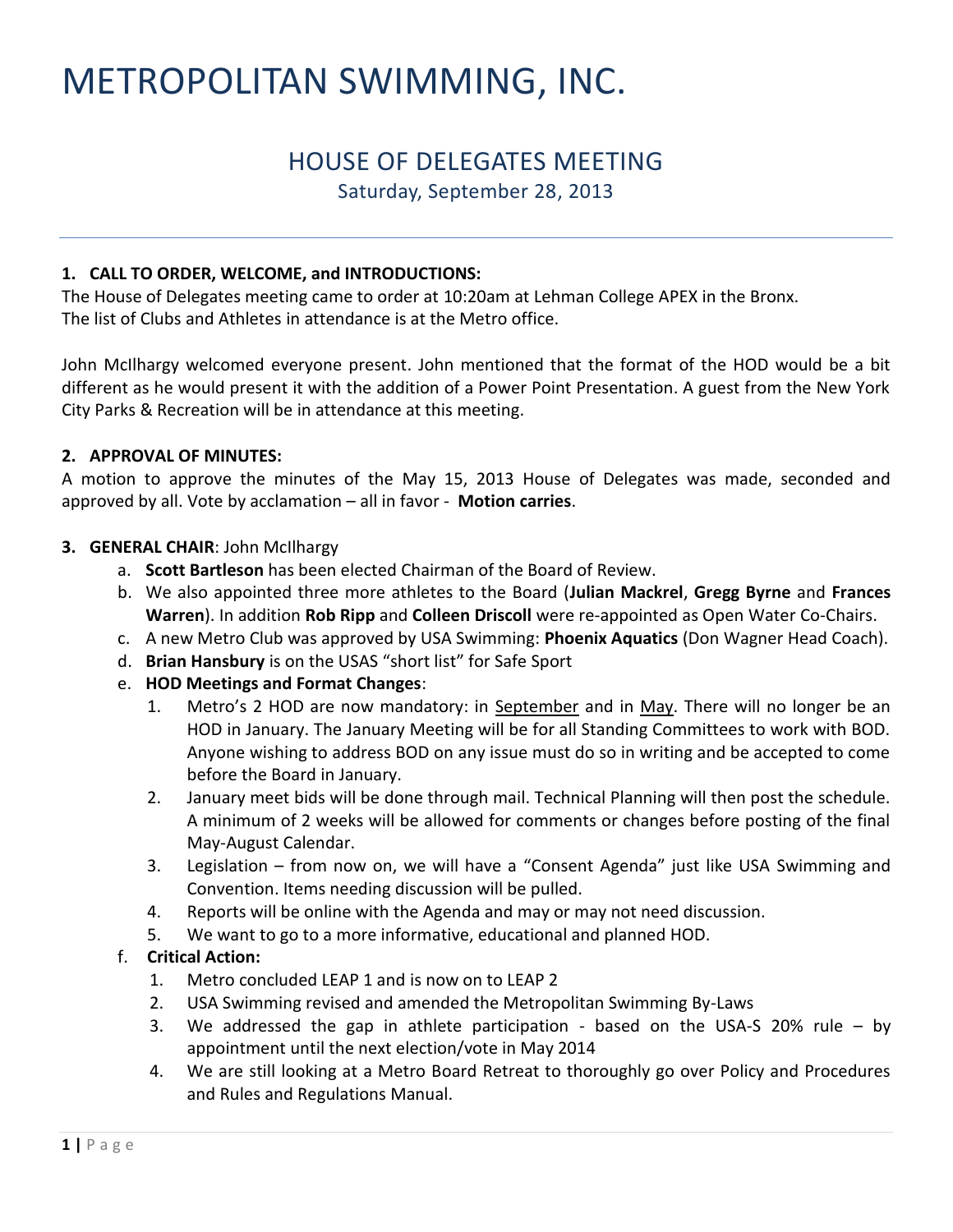5. Insurance for Coaches and families – we need 50 applications to get a quote from the Insurance Company – Contact George Rhein at [George.rhein@metroswimming.org](mailto:George.rhein@metroswimming.org) to sign up. Give your Name, your zip code, and whether it will be single or family coverage. Adirondack, Connecticut and New Jersey may be interested as well.

# g. **Convention Report**:

- 1. Dues increase: the USA Swimming House of Delegates approved a dues increase of \$2 per year for a period of then (10) years beginning with the 2015 membership year.
- 2. Changes from annual meeting to biennial meeting of USA Swimming House of Delegates, and alteration of the way LSCV delegates are selected to the HOD were rejected.
- 3. Other changes: Code of Conduct passed and takes place immediately
- 4. Technical Rules: Strokes and Turns to conform with FINA Technical Rules passed.
- 5. More information can be found on the USA Swimming Website at Aquatic Sports Convention:

[http://www.usaswimming.org/\\_Rainbow/Documents/1b7b30b8-60df-4883-b63f-](http://www.usaswimming.org/_Rainbow/Documents/1b7b30b8-60df-4883-b63f-730f8e7d3628/2013%20Legislation%20adopted%20by%20HODv2.pdf)[730f8e7d3628/2013%20Legislation%20adopted%20by%20HODv2.pdf](http://www.usaswimming.org/_Rainbow/Documents/1b7b30b8-60df-4883-b63f-730f8e7d3628/2013%20Legislation%20adopted%20by%20HODv2.pdf)

#### h. **Eastern Zone issues**:

- 1. The BOR moving from the LSC to the EZ passed. Starting in 2015, the BOR will no longer be held in Metro but all cases will go to the Zone. This will be much better to get fair hearings. But we will still have an Administrative BOR Committee (like a mediator).
- 2. The Zone will get more responsibilities in many other areas (BOR, Diversity, Safe Sport and OW).
- 3. We currently give the EZ \$125/year there is a proposal to raise the EZ dues to \$250.00
- 4. The EZ also approved the common standards for North and South for the Spring Sectionals.
- 5. Metro General Chair John McIlhargy was elected to the EZ Finance Committee to investigate
- i. **What USA Swimming wants us to know locally about marketing swimming**!
	- 1. Our retention is strong in age group 8-13 and needs work in the 8&Under
	- 2. Fewer stay in club competitive swimming: we are among the lowest in category beyond age 13 – approximately 3 % retention - about the same as gymnastics – as compared to other sports (baseball/basketball/soccer/track and field) who are around 9-10%.
	- 3. USA Swimming believes that Metro still has some room to grow.
	- 4. 4 hour rule for all 12-under sessions.
	- 5. Mom rules: Influence on sports behavior 94% Mom / 68% kid / 20% Dad
	- 6. Think out of the box Example: US Tennis Association

#### **4. OFFICE ADMINISTRATION/REGISTRATION**: **Mary Fleckenstein**

- a. Safety Training for Swim Coaches:
	- 1. Everyone must take the online portion OR do the full course with an instructor in water skills - allow at least 3 hours – Review is less than one hour.
	- 2. Online course plus valid lifeguard certification must be presented together
		- 1. The earlier expiration date of the 2 certifications will become the expiration date in the database.
		- 2. Coaches must plan ahead don't wait!!!
		- 3. For more information, go to the Metropolitan Swimming and USA Swimming web sites.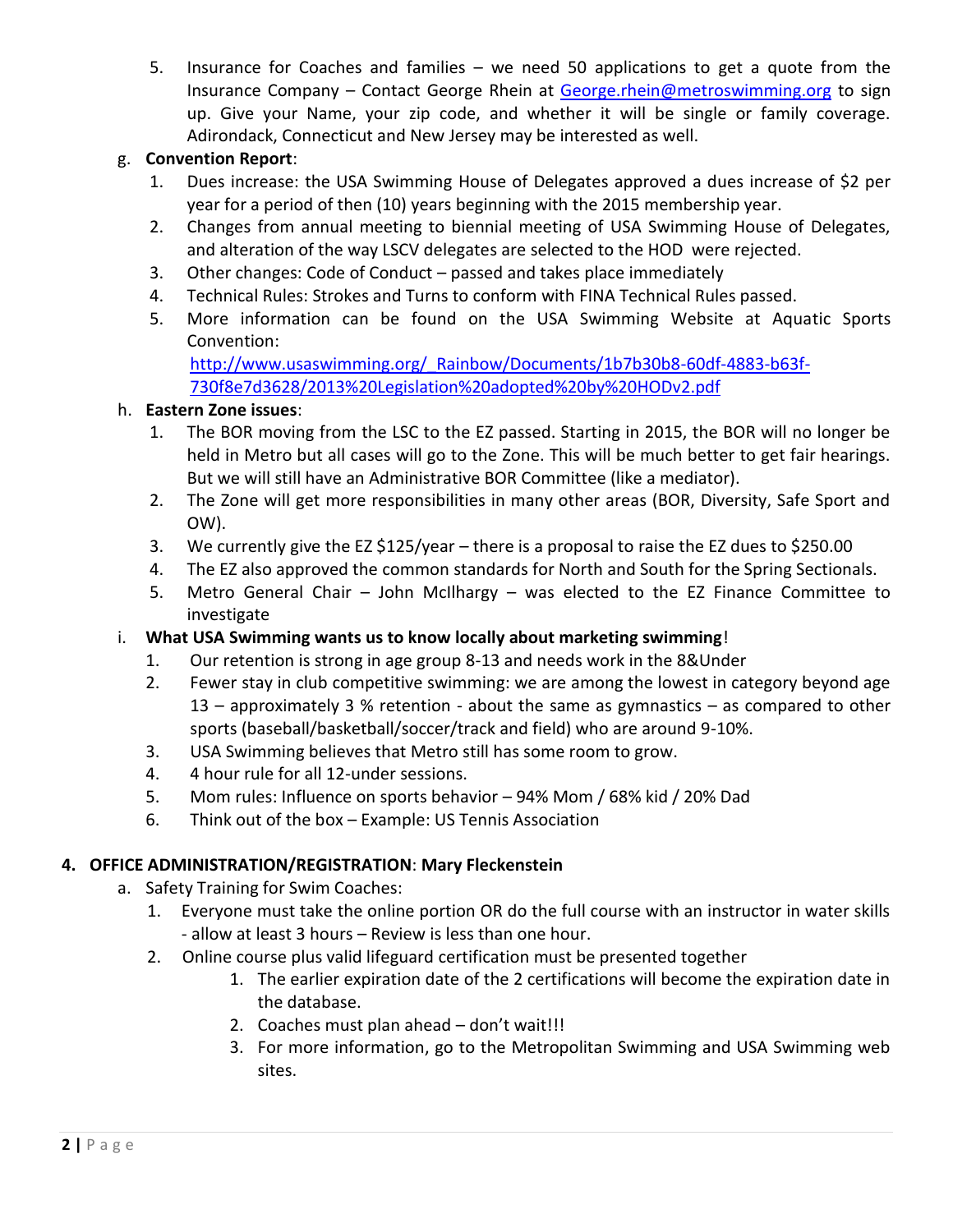- 3. No athletes Registration cards from Metro Bag tags are being sent directly to the swimmers by USA Swimming – no team or LSC on the card – this allows for registration card to be good even if swimmer transfers! Be sure the athletes addresses are correct!
- 4. USE CLUB PORTALS all your info is in there!!!! It is live!
- 5. New Club Application has been updated for 2014 Be sure the Club information is all correct on the club application
- 6. Foundations of Coaching 101 for new coaches before their registration is complete
- 7. Foundations of Coaching 201 and Rules and Regulations before they register for the  $2^{nd}$ time!
- 8. Certifications must be up-to-date and in database or coaches cannot be on deck this included Background Check, Athlete Protection Training, and CPR and Safety Training
- 9. Athlete Protection Training will need to be taken yearly now but it is good for this calendar year as all were updated to reflect a December  $31<sup>st</sup>$  expiration date – please redo it before then – it will be good until December 2014
- 10. Please be sure that your email addresses are correct Metro will be sending out email blasts to clubs and coaches with important information as it comes available.
- 11. Please be sure to fill out the credit card info we are switching credit card companies so all prior stored info will not be retained.
- 12. When registering swimmers please include a .pdf list of the registrants so it can be verified.
- 13. SANCTIONS: remember that meets that were bid on should already have meet notice and sanction application in. They are due 30 days after the bid meeting. Too many teams are asking for sanctions at the last minute.
- 14. TIME TRIALS: they need a meet director and a meet referee and an application form
- 15. Please use the templates for all meet announcements that way you don't need to make corrections!
- 16. Meet info needs to be posted on the web site.

#### **5. ADMINISTRATIVE VICE CHAIR: Denise Byrne** – report from Convention

- a. Disability Workshop: Types of disability includes dyslexia, learning disabilities and physical disabilities. Try to put yourself in the disabled swimmers shoes.
- b. Administrative Official: this is a new level for every sanctioned meet and time trials. It is the one who reports to the Referee (or Administrative Referee) and may supervise/direct the following positions on the "dry" side of the meet: Entry and Registration Personnel, Clerk of Course, Timing System Operator, Scoring Personnel, Timing Judge, Meet management Software Operator.
- c. Meet management: Wet and Dry side responsibilities, Education, Volunteers
- d. Coaches and Officials working together: suggestions of how a coach and an official can work together
- e. We are working on a Swimposium with USA Swimming and Lehman College for April 2014
- f. The Backstroke Starting Device will be allowed beginning January 1, 2014. It can be used at any level meet, but must be an even playing field.
- g. Club Development: Coach Mentoring Grant Program for LSC
- h. Board of Review: Procedures, policies and guidelines

#### **6. SAFE SPORT: Brian Hansbury**

- a. Overview of Safe Sport Chair Role
- b. Quick page [www.usaswimming.org/protect](http://www.usaswimming.org/protect)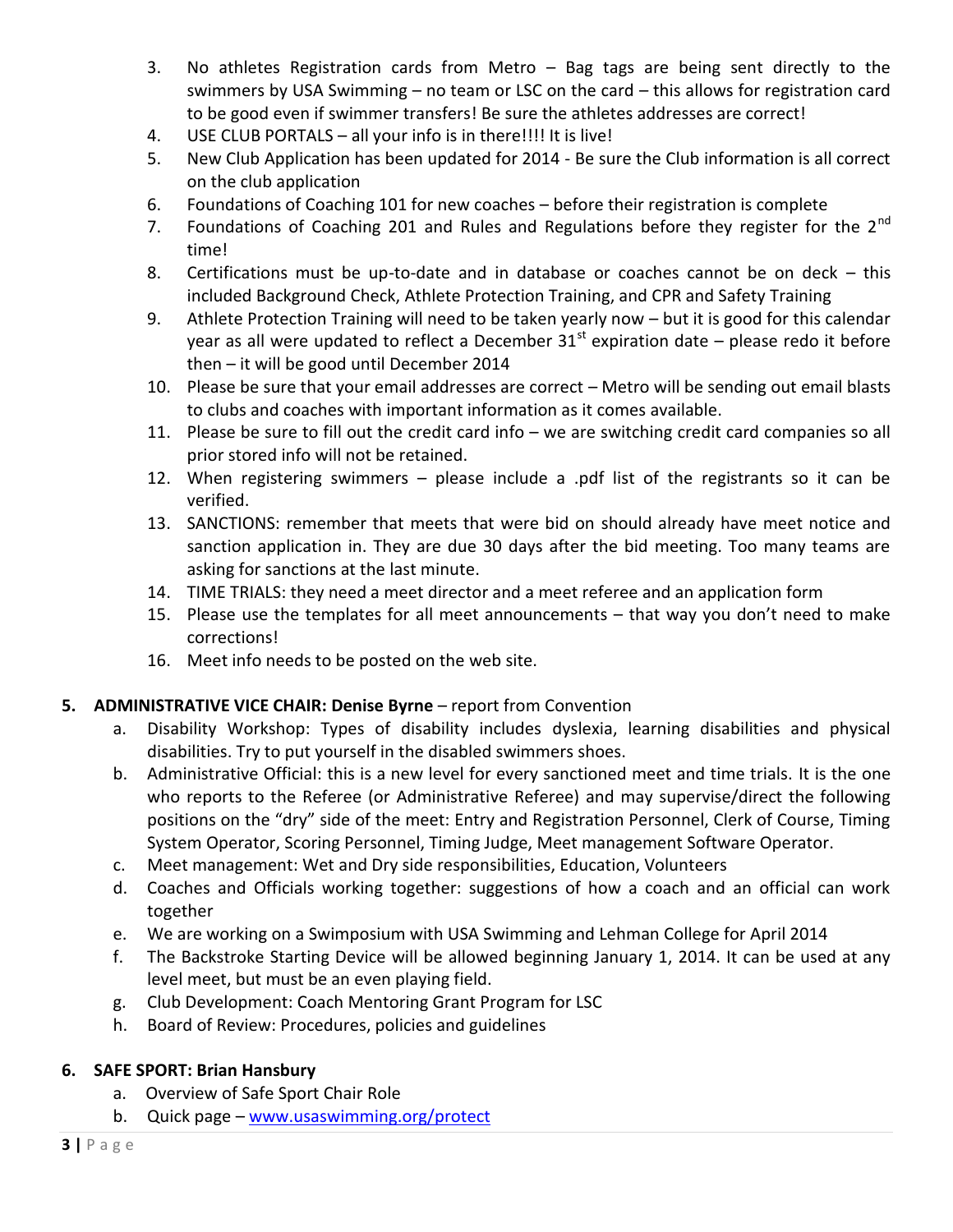- c. Appropriate reporting vs. false allegations Expectations of Safe Sport resources available –for athlete, parent, and non-athlete trainings handbook is available – Club/Parent/Athlete Training
- d. Club policies on Travel, Bullying and Electronic Communication must be posted!
- e. Define expectations, educate, monitor, respond

#### **6: FINANCE AND TREASURER**: **George Rhein** and **Corinne Cody**

- a. Budget vs. Actuals: Budget 2013 FY13P&L September 2012 to August 2013
	- a. Actual income: \$349,711.33 Budget was \$378,995.00
	- b. Actual Expenses: \$318,612.95 Budget was \$345,895.00
	- c. Actual Net income: \$31,098.38 Budgeted Net Income was \$33,100.00
- b. Budget Overview for 2014-2017: The report was available at HOD
- c. A motion to approve the proposed budget was made, seconded and approved by acclamation. **Motion carries** – Budget passed as presented.

#### **7: DIVERSITY AND INCLUSION: Elliot Ptasnik**

- a. Summary of the 2013 Eastern Zone Diversity Summit in Boston
- b. It is not just "Diversity" but "Diversity and Inclusion" 4 Main Goals for Metro:
	- a. Establish a Diversity and Inclusion committee with the goal in mind to make New York City Park & Recreation, and Boys & Girls club athletes/competitions part of Metro and USA Swimming
	- b. Establish a scholarship and/or grant program from within the Diversity and Inclusion program
	- c. Host four Diversity and Inclusion clinics a year
	- d. Submit bid to host the 2015 Eastern Zone Diversity Summit.
- c. Re-vamp the Diversity and Inclusion page on the Metro Web Site

#### **8: OFFICIALS: Bruce Brook**

- a. Need to increase the number of officials ideas Officials Quota
	- a. Teams that don't run events should still have a minimum of 2 registered officials or pay \$300 surcharge
	- b. Teams who run regular events must have a minimum of 4 registered officials or pay a surcharge of  $$600 - or: 4\%/2\%$  rule
- b. Check the web site regularly for clinics

#### **9: COACHES REPRESENTATIVE: Amine Boubsis**

- a. Coaches Clinic work with Denise on Swimposium for April
- b. Mentoring for both Age-Group and Senior Coaching
- c. The following item 204.9 Sectional Championships was amended and adopted at Convention and will be effective January 1, 2015.
	- a. Each Zone shall designate its Sections
	- b. The Senior Development Committee will set nationwide time standards for Sectionals but individual Sections may have standards that are slower than these standards but not faster.
	- c. The goal size for the Sectional Meet is 700 athletes
	- d. Sectional meets shall use Online Meet Entry via USA Swimming.
	- e. There shall be at least 2 Spring and 1 Summer Sectional meets in each Zone.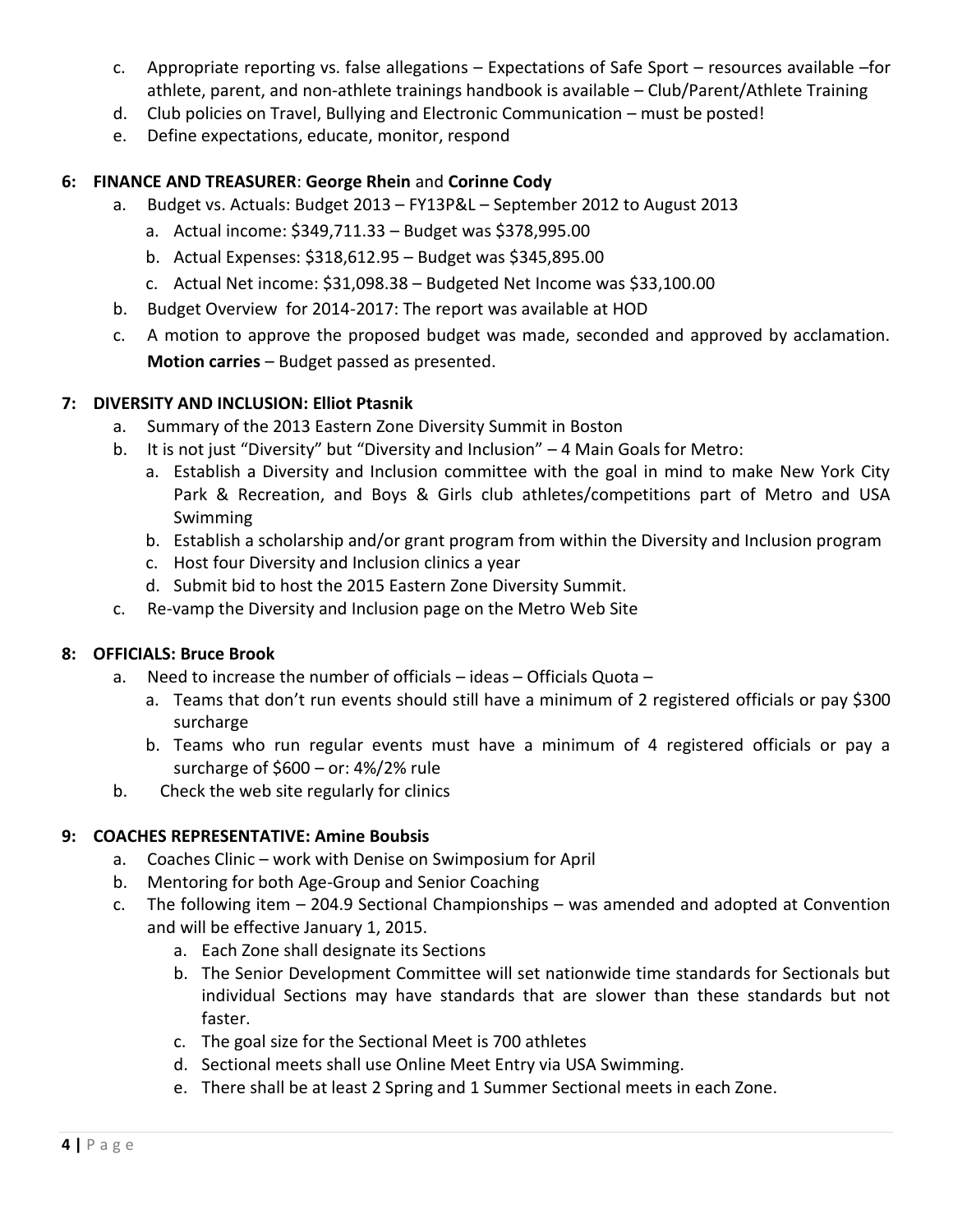- f. Summer Sectional: shall be a LC meet; shall be no more than 4 days long, and shall conclude between 8 and 22 days prior to the US Open or Junior Nationals, whichever comes first; shall have at least one 18-under final heat per individual event.
- g. Spring Sectional: should be no more than 3.5 days long (the dates may vary according to the needs of each Zone); shall have at least one 18-under final heat per individual event.

For more information, please read the Adopted Amendments to Rules & Regulations – September 2013 (R-9 - page 4)

#### **10: AGE GROUP: Edgar Perez**

- a. Edgar made a motion to change the suits problems and to save cost and make everyone happy by getting a generic Metro Team suit for warm-up only (with Metro logo) – like a trainer suit for the girls and maybe a drag suit for the boys - and let the swimmers use their own favorite tech suit when racing. All were in favor to make this change. Tech suits would still be available for optional purchase.
- b. March 27-29, 2014 is the Age Group SCY Zone meet in Webster, NY (hosted by Fairport)
- c. August 6-9, 2014 is the Age Group LCM Zone meet in Richmond, VA (hosted by Poseidon)
- d. We will do a recon before Zones to make sure that swimmers don't have achieved "max" times prior to Zones!

#### 11: **SENIOR VICE CHAIR:** Don Wagner

- a. New Jersey Swimming has made a proposal to Metro to allow their Junior National and faster swimmers to be able to compete in our Senior Mets Championships – about 20 athletes – they would reciprocate in NJ on opposite years. We will need to discuss this. This is just a proposal at this time.
- b. March 20-23, 2014 is Speedo SCY Sectionals at Ithaca, NY
- c. March 27-30, 2014 is the Speedo LCM Sectional Meet in Buffalo
- d. LC SuperSectionals will be July 24-27, 2014 at ECC in Buffalo.

#### **12: ATHLETE REPRESENTATIVES:** Nicole Papsco and Ryan Wagner – Report of the Athletes meeting

- a. Total USA swimmers exceeds 400,000 for the first time ever! Swimmers ages 13 and over boasts a 90% retention rate and are comprised of 43% men and 57% women. USA swimming working to increase this number through several campaigns targeted at early developing swimmers.
- b. The need for more athlete involvement and participation in the sport at all levels in crucial. Metro swimming has a Facebook page with approx. 900 members so please spread the word! <https://www.facebook.com/groups/319383604827599/>
- c. Deck Pass new and improved cards will be sent directly to swimmers beginning in October! [http://www.usaswimming.org/\\_Rainbow/Documents/b624c812-ca55-4ad3-804d-](http://www.usaswimming.org/_Rainbow/Documents/b624c812-ca55-4ad3-804d-6a300c35b81c/Membercard%20presentation.pdf)[6a300c35b81c/Membercard%20presentation.pdf](http://www.usaswimming.org/_Rainbow/Documents/b624c812-ca55-4ad3-804d-6a300c35b81c/Membercard%20presentation.pdf)
- d. USA swimming currently has 3 major broadcasts a year on NBC and 5 more on Universal Sports results in more visibility for the sport. There are also  $8 - 10$  webcasts a year. More Olympians are in the public spotlight (i.e. Ryan Lochte)
- e. 51 swimmers went to Barcelona, and despite the fact that the United States won 31 medals with 17 rookies, we all remember the camaraderie of the men's 4x100 relay that got DQ'd and veteran Matt Grevers shouldering the blame. This speaks volumes for the values and teamwork of the sport.
- f. Safe Sport program actively in place for 3 years now to ensure athlete protections and reduce the risk of future abuse in the sport.